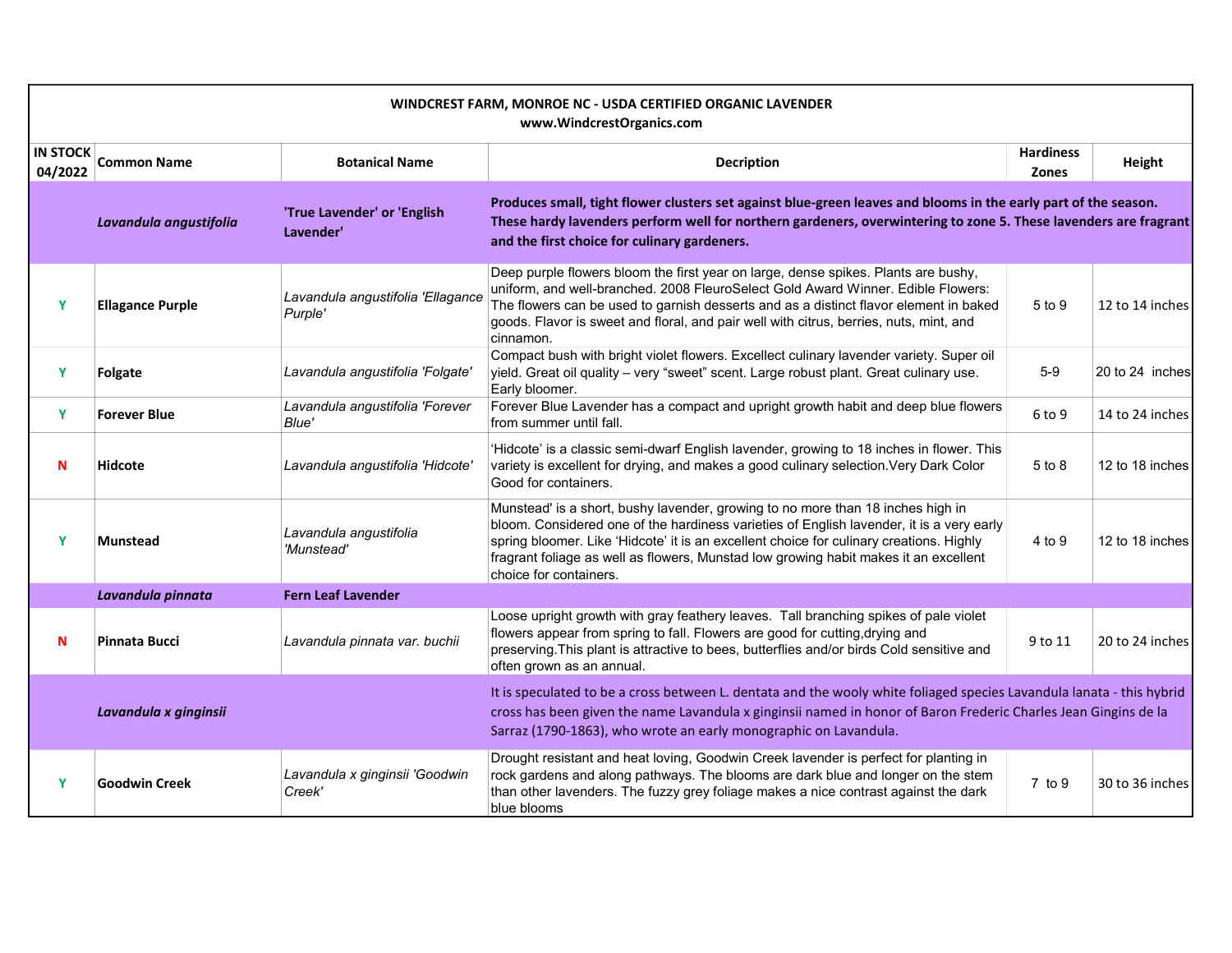| WINDCREST FARM, MONROE NC - USDA CERTIFIED ORGANIC LAVENDER<br>www.WindcrestOrganics.com |                                             |                                                                                                                                                                                                                                                                                                                                                                                                                                                                                                                                                                                                                                                                                                                                                                                                                                                                                                                                                                        |                                                                                                                                                                                                                                                                                                                                                                                                                                                                                           |                                  |                 |  |
|------------------------------------------------------------------------------------------|---------------------------------------------|------------------------------------------------------------------------------------------------------------------------------------------------------------------------------------------------------------------------------------------------------------------------------------------------------------------------------------------------------------------------------------------------------------------------------------------------------------------------------------------------------------------------------------------------------------------------------------------------------------------------------------------------------------------------------------------------------------------------------------------------------------------------------------------------------------------------------------------------------------------------------------------------------------------------------------------------------------------------|-------------------------------------------------------------------------------------------------------------------------------------------------------------------------------------------------------------------------------------------------------------------------------------------------------------------------------------------------------------------------------------------------------------------------------------------------------------------------------------------|----------------------------------|-----------------|--|
| <b>IN STOCK</b><br>04/2022                                                               | <b>Common Name</b>                          | <b>Botanical Name</b>                                                                                                                                                                                                                                                                                                                                                                                                                                                                                                                                                                                                                                                                                                                                                                                                                                                                                                                                                  | <b>Decription</b>                                                                                                                                                                                                                                                                                                                                                                                                                                                                         | <b>Hardiness</b><br><b>Zones</b> | Height          |  |
|                                                                                          | Lavandula x heterophylla                    |                                                                                                                                                                                                                                                                                                                                                                                                                                                                                                                                                                                                                                                                                                                                                                                                                                                                                                                                                                        |                                                                                                                                                                                                                                                                                                                                                                                                                                                                                           |                                  |                 |  |
| N                                                                                        | Sweet                                       | Lavandula x heterophylla                                                                                                                                                                                                                                                                                                                                                                                                                                                                                                                                                                                                                                                                                                                                                                                                                                                                                                                                               | A tall and hardy lavender, this variety dates back to the early 1800's. Sweet Lavender<br>is suitable for growing in hot, humid climates. The fragrance is of lemon and lavender<br>with pine undertones, which is quite different to most French Lavenders. The buds of<br>L. heterophylla can tend to drop off the stalks if picked fresh, so they do not always do<br>well as cut flowers or dry as well as other varieties.                                                           | 8 to 11                          | 36 to 48 inches |  |
|                                                                                          | Lavandula x intermedia /<br><b>Lavindin</b> | Lavandula x intermedia are tall and tough lavender's hardy to 5 degrees F, however they will not tolerate damp conditions. They all have broader<br>leaves and longer flower stalks than the angustifolia species, making them particularly suited to using as a cut flower. They work best as a specimen in<br>a borders, in a pot, or as an informal flowering hedge. The evergreen nature of the silvery leaves make it an ideal hedging and garden plant, giving<br>structure to a garden throughout the year. The flowers are very attractive to bees. "Lavandins" are English Lavender Hybrids (Lavandula x intermedia)<br>that bloom later than species lavenders and have a higher essential oil content. They have large, gray-green leaves and are known for their speedy<br>growth and strong fragrance.<br>This group features some of our most popular lavender cultivars, including 'Provence,' the famous perfume lavender, 'Phenomenal,' and 'Grosso'. |                                                                                                                                                                                                                                                                                                                                                                                                                                                                                           |                                  |                 |  |
| Y                                                                                        | <b>Bridget Chole</b>                        | Lavandula x intermedia 'Bridget<br>Chole' PP 27,182                                                                                                                                                                                                                                                                                                                                                                                                                                                                                                                                                                                                                                                                                                                                                                                                                                                                                                                    | Lavandula 'Bridget Chloe' is an exceptional lavender in field trials, which is nearly<br>unheard of in the heat, humidity, and summer rains of the Southeast US. The leaf spot-<br>resistant, grey foliage clothes the 30" tall x 5' wide, compact clump. The plants are<br>covered with flower spikes of vivid purple flowers from mid-June through early<br>summer. Lavandula 'Bridget Chloe' was awarded the 2021 Gold Award of Excellence<br>by the International Perfume Foundation. | 5 to 9                           | 30 to 36 inches |  |
| Y                                                                                        | Dutch                                       | Lavandula x intermedia 'Dutch'                                                                                                                                                                                                                                                                                                                                                                                                                                                                                                                                                                                                                                                                                                                                                                                                                                                                                                                                         | Dutch Lavender is one of the hardiest lavenders you can plant in your garden. This<br>Lavander has large clear purple spikes, light silver foliage, vigorous growth, and is<br>widely used in northern regions for its good hardiness and resistance in cold and wet<br>winter conditions.                                                                                                                                                                                                | 5 to 9                           | 24 to 30 inches |  |
| N                                                                                        | <b>Edelwiess (White)</b>                    | Lavandula x intermedia 'Fred<br>Boutin'                                                                                                                                                                                                                                                                                                                                                                                                                                                                                                                                                                                                                                                                                                                                                                                                                                                                                                                                | A beautiful hybrid lavender best known for its long, attractive silver-grey leaves. It<br>blooms mid-to-late summer with tall stems of purple flowers. Sweetly fragrant.<br>Excellent cut flowers for fresh or dried arrangements. Popular for sachets and<br>potpourri.                                                                                                                                                                                                                  | 5 to 9                           | 18 to 24 inches |  |
| Y                                                                                        | <b>Fred Boutin</b>                          | Lavandula x intermedia<br>'Edelweiss'                                                                                                                                                                                                                                                                                                                                                                                                                                                                                                                                                                                                                                                                                                                                                                                                                                                                                                                                  | Compact growth habit. Long white flowers. (Grosso family)                                                                                                                                                                                                                                                                                                                                                                                                                                 | 5 to 9                           | 24 to 30 inches |  |
| Y                                                                                        | Grappenhall                                 | Lavandula x<br>intermedia'Grappenhall'                                                                                                                                                                                                                                                                                                                                                                                                                                                                                                                                                                                                                                                                                                                                                                                                                                                                                                                                 | Lavender 'Grappenhall' is a strongly aromatic shrub, it is one of the tallest lavenders.<br>The flowers of Lavender 'Grappenhall' are pale mauve, produced on spikes at the top<br>of slender, leafless stems 10 to 15 inches long, making an excellent choice for cut<br>flowers.                                                                                                                                                                                                        | 5 to 11                          | 24 to 30 inches |  |
| Y                                                                                        | <b>Gros Bleu</b>                            | Lavandula x intermedia 'Gros<br>Bleu'                                                                                                                                                                                                                                                                                                                                                                                                                                                                                                                                                                                                                                                                                                                                                                                                                                                                                                                                  | Vigorous producer of deep blue velvet spikes. Light and fresh fragrance. (Grosso<br>family)                                                                                                                                                                                                                                                                                                                                                                                               | 5 to 9                           | 20 to 24 inches |  |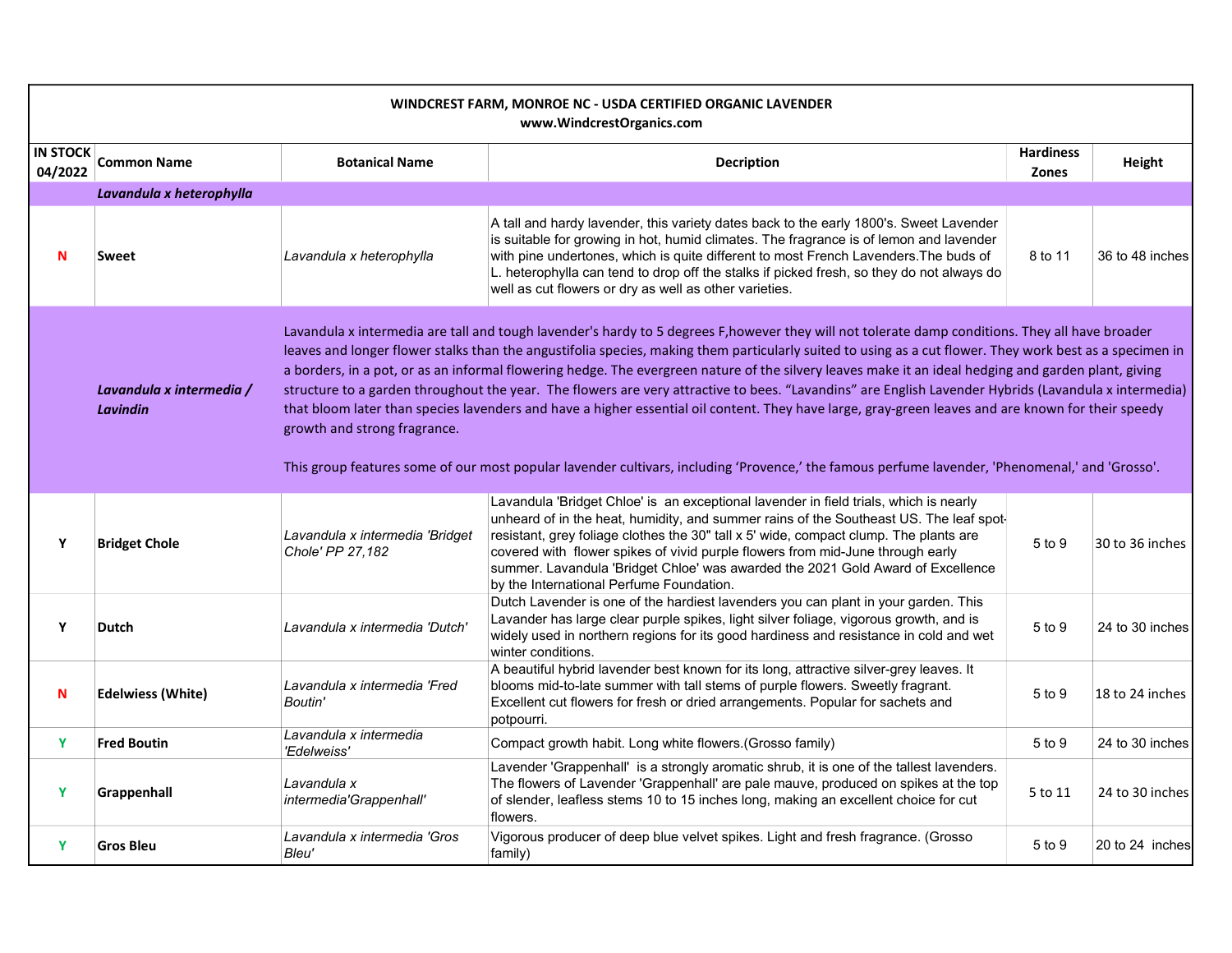| WINDCREST FARM, MONROE NC - USDA CERTIFIED ORGANIC LAVENDER<br>www.WindcrestOrganics.com |                        |                                                         |                                                                                                                                                                                                                                                                                                                                                                                                                                                                                                                                                                                                                                                                                                                                                     |                           |                 |  |
|------------------------------------------------------------------------------------------|------------------------|---------------------------------------------------------|-----------------------------------------------------------------------------------------------------------------------------------------------------------------------------------------------------------------------------------------------------------------------------------------------------------------------------------------------------------------------------------------------------------------------------------------------------------------------------------------------------------------------------------------------------------------------------------------------------------------------------------------------------------------------------------------------------------------------------------------------------|---------------------------|-----------------|--|
| <b>IN STOCK</b><br>04/2022                                                               | <b>Common Name</b>     | <b>Botanical Name</b>                                   | <b>Decription</b>                                                                                                                                                                                                                                                                                                                                                                                                                                                                                                                                                                                                                                                                                                                                   | <b>Hardiness</b><br>Zones | Height          |  |
| Y                                                                                        | Grosso                 | Lavandula x intermedia 'Grosso'                         | High oil content from dark violet flowers. Tight foliage and fan-like flowering<br>habit.Superb oil yield<br>Standard for lavandin oil<br>Long, uniform stems<br>Great for dried bundles & buds.                                                                                                                                                                                                                                                                                                                                                                                                                                                                                                                                                    | 5 to 9                    | 24 to 30 inches |  |
| N                                                                                        | <b>Platinum Blonde</b> | Lavandula x intermedia 'Platinum<br><b>Blonde'</b>      | This is a selection of Hybrid Lavender, or Lavandin. This forms an evergreen, bushy<br>mound of wide grey-green leaves, edged in creamy-white. Long spikes of medium-<br>blue flowers make a show beginning in midsummer. Choose a location with excellent<br>drainage. In regions with clay soils, a raised bed or rock garden will improve success<br>greatly. Plants should be clipped back by half in spring. Attractive to butterflies.<br>Excellent for cutting, fresh or dried. Sometimes known as Lavandula Walberton's<br>Silver Edge. USPP#13091: unlicensed propagation prohibited. Registered<br>with COPF.                                                                                                                             | 6 to 9                    | 24 to 30 inches |  |
| Y                                                                                        | <b>Provence</b>        | Lavandula x intermedia<br>'Provence'                    | 'Provence' lavender, is an intermedia, robust grower, good for sachets, and other<br>fragrance products. This variety is not for essential oil product and should only be<br>used sparingly for flavoring.                                                                                                                                                                                                                                                                                                                                                                                                                                                                                                                                          | 5 to 9                    | 24 to 30 inches |  |
| Y                                                                                        | Seal                   | Lavandula x intermedia 'Seal'                           | Long spikes of pale purple flowers. Excellent for cutting and drying. Long narrow,<br>silvery grey, aromatic foliage. A superb large bushy lavender, with a fine display of<br>clear blue-purple flowers and handsome foliage. Introduced in the 1930s.                                                                                                                                                                                                                                                                                                                                                                                                                                                                                             | 5 to 11                   | 18 to 24 inches |  |
| Y                                                                                        | <b>Sensational</b>     | Lavandula x intermedia<br>'Tesseract' PP31786           | Chosen as Best in Show at the 2021 Farwest Show's New Varieties Showcase by<br>a panel of green industry judges out of over 70 new plant entries!<br>Elegant dense flower presentation over mounded habit. Excellent cut flower, with<br>super fragrance and sturdy stems. Broad silver foliage. Requires good drainage.<br>It is beautiful as a low hedge, a massed planting or a garden focal point.<br>4-inch, edible purple flowers. Compact habit ideal for small spaces. Highly fragrant<br>Well-branched plant with attractive silver foliage. High tolerance to leaf spotting and<br>root disease.                                                                                                                                          | 5 to 9                    | 18 to 36 inches |  |
| Y                                                                                        | Phenomenal             | Lavendula x intermedia<br>Phenomenal USPP 24,193 'Niko' | Named one of the Top 25 New Perennials for 2013 by Better Homes & Gardens!<br>The only intermedia lavender variety with the highest rating in the Chicago Botanical<br>Garden multi-year cold weather hardiness trials, plus it takes heat and humidity very<br>well, and doesn't melt in the US South! Growers from Florida to Georgia to Texas<br>successfully grow Phenomenal Lavender.<br>Lavender Phenomenal has become the new 'gold standard' variety in lavender<br>markets across the globe.<br>Elegant flower presentations, fragrance and high oil content.<br>Ideal choice for floral, culinary and bath & beauty products<br>Go-to variety for landscapers<br>Deer proof and low-maintenance<br>Superb winter hardiness through Zone 5 | 5 to 9                    | 24 to 30 inches |  |